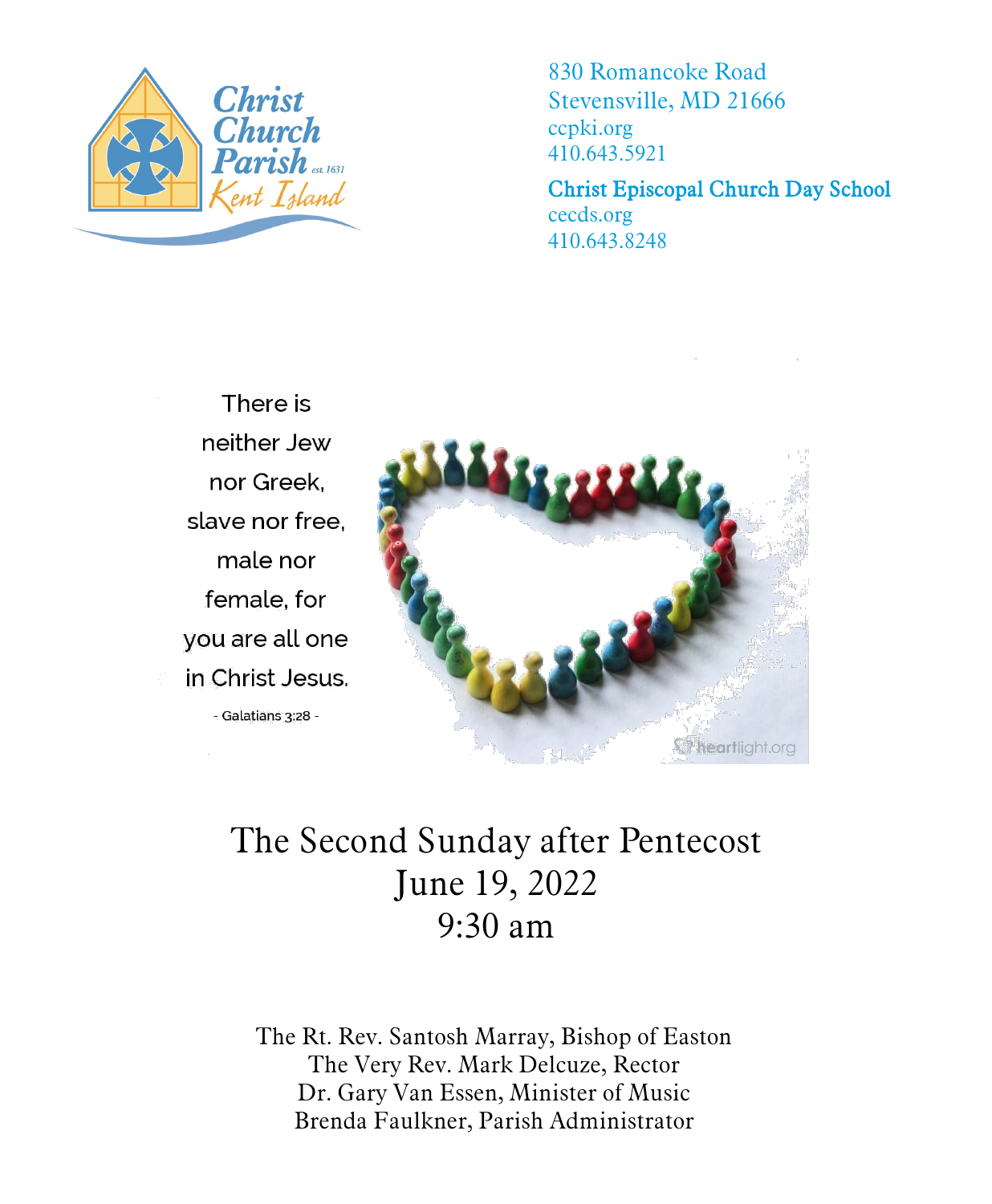# **The Holy Eucharist: Rite Two The Word of God**

**Prelude** "Hymne" Young/arr. Wagne

**Welcome** The Very Rev. Mark S. Delcuze

**+Processional Hymn** It's me O Lord, standing in the need of prayer

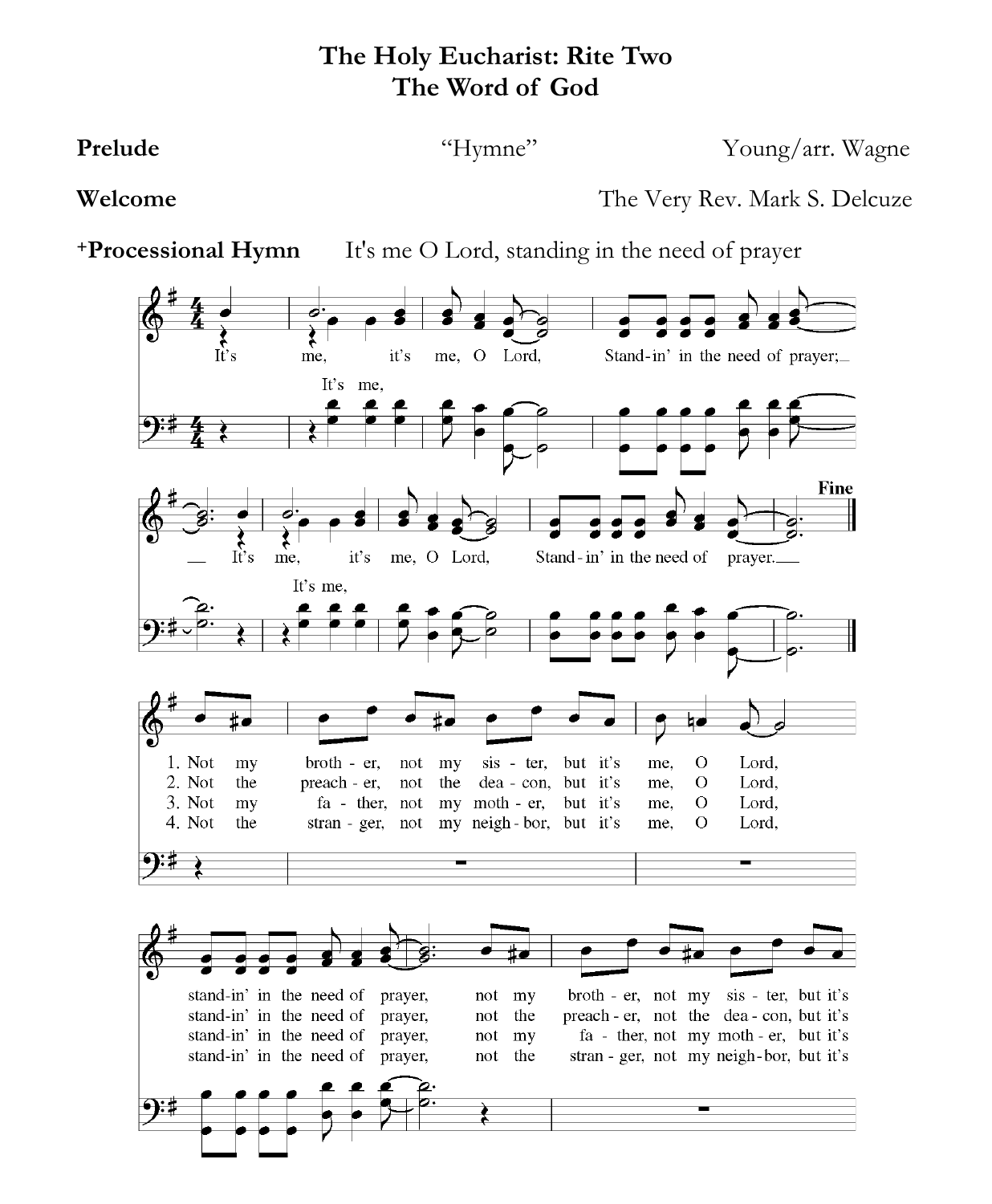

### **<sup>+</sup>Opening Sentences**

*Celebrant* Blessed be God: Father, Son and Holy Spirit. *People* **And blessed be God's kingdom, now and for ever. Amen.** 

# **<sup>+</sup>Collect for Purity (said by all)**

**Almighty God, to you all hearts are open, all desires known, and from you no secrets are hid: Cleanse the thoughts of our hearts by the inspiration of your Holy Spirit, that we may perfectly love you, and worthily magnify your holy Name; through Christ our Lord. Amen**.

# **<sup>+</sup>The Trisagion**

| Celebrant | Holy God,           |
|-----------|---------------------|
|           | Holy and Mighty,    |
|           | Holy Immortal One,  |
| People    | Have mercy upon us. |

# **<sup>+</sup>The Collect of the Day**

| Celebrant | The Lord be with you. |
|-----------|-----------------------|
| People    | And also with you.    |
| Celebrant | Let us pray.          |

O Lord, make us have perpetual love and reverence for your holy Name, for you never fail to help and govern those whom you have set upon the sure foundation of your loving -kindness; through Jesus Christ our Lord, who lives and reigns with you and the Holy Spirit, one God, for ever and ever. **Amen.**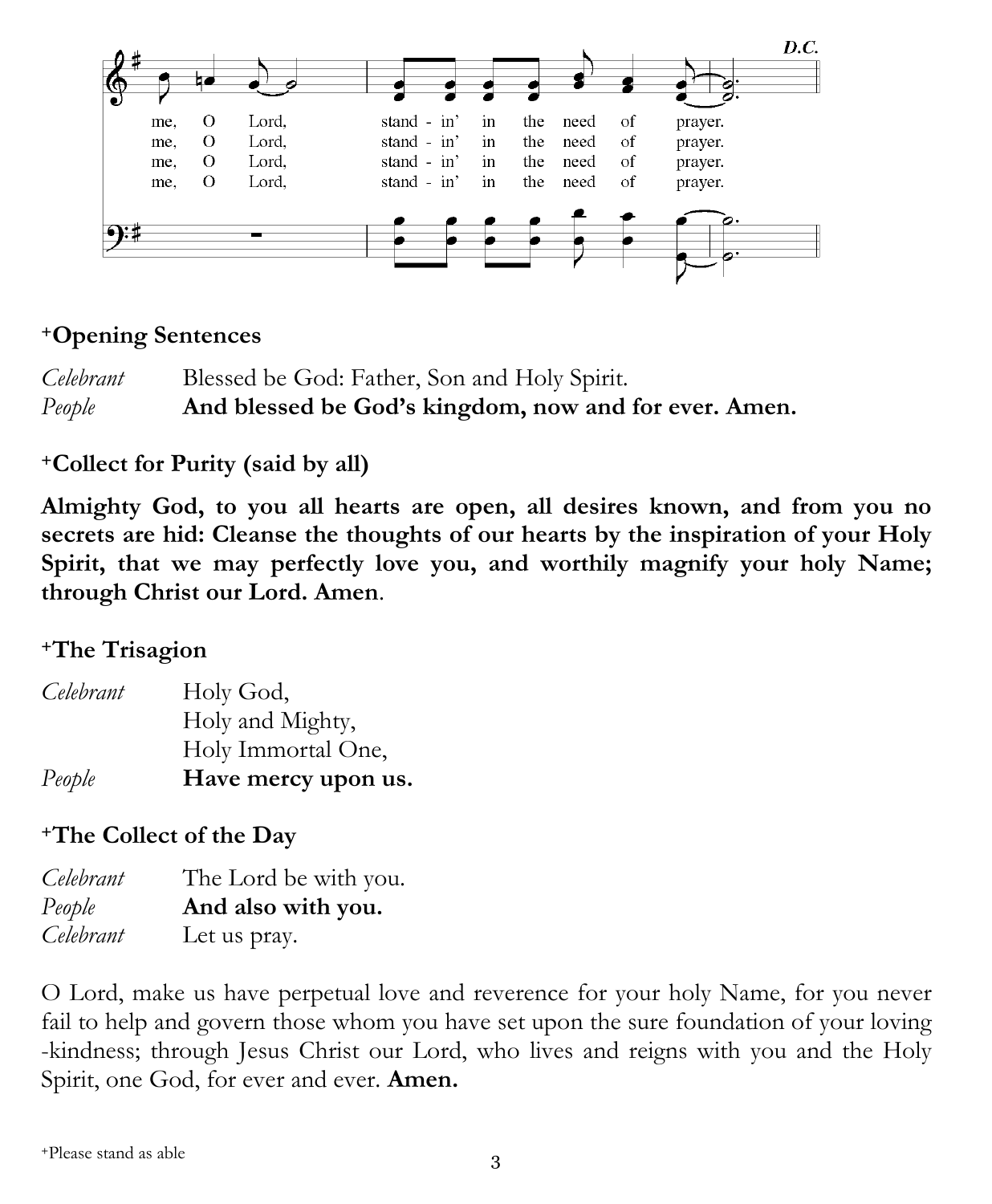Ahab told Jezebel all that Elijah had done, and how he had killed all the prophets with the sword. Then Jezebel sent a messenger to Elijah, saying, "So may the gods do to me, and more also, if I do not make your life like the life of one of them by this time tomorrow." Then he was afraid; he got up and fled for his life, and came to Beer-sheba, which belongs to Judah; he left his servant there. But he himself went a day's journey into the wilderness, and came and sat down under a solitary broom tree. He asked that he might die: "It is enough; now, O LORD, take away my life, for I am no better than my ancestors." He got up, and ate and drank; then he went in the strength of that food forty days and forty nights to Horeb the mount of God. At that place he came to a cave, and spent the night there. Then the word of the LORD came to him, saying, "What are you doing here, Elijah?" He answered, "I have been very zealous for the LORD, the God of hosts; for the Israelites have forsaken your covenant, thrown down your altars, and killed your prophets with the sword. I alone am left, and they are seeking my life, to take it away." He said, "Go out and stand on the mountain before the LORD, for the LORD is about to pass by." Now there was a great wind, so strong that it was splitting mountains and breaking rocks in pieces before the LORD, but the LORD was not in the wind; and after the wind an earthquake, but the LORD was not in the earthquake; and after the earthquake a fire, but the LORD was not in the fire; and after the fire a sound of sheer silence. When Elijah heard it, he wrapped his face in his mantle and went out and stood at the entrance of the cave. Then there came a voice to him that said, "What are you doing here, Elijah?" He answered, "I have been very zealous for the LORD, the God of hosts; for the Israelites have forsaken your covenant, thrown down your altars, and killed your prophets with the sword. I alone am left, and they are seeking my life, to take it away." Then the LORD said to him, "Go, return on your way to the wilderness of Damascus."

*Reader* The Word of the Lord. *People* **Thanks be to God**

**The Psalm Psalm** 42

*Read responsively by verse*

1 As the deer longs for the water-brooks, \* so longs my soul for you, O God.

### **2 My soul is athirst for God, athirst for the living God; \* when shall I come to appear before the presence of God?**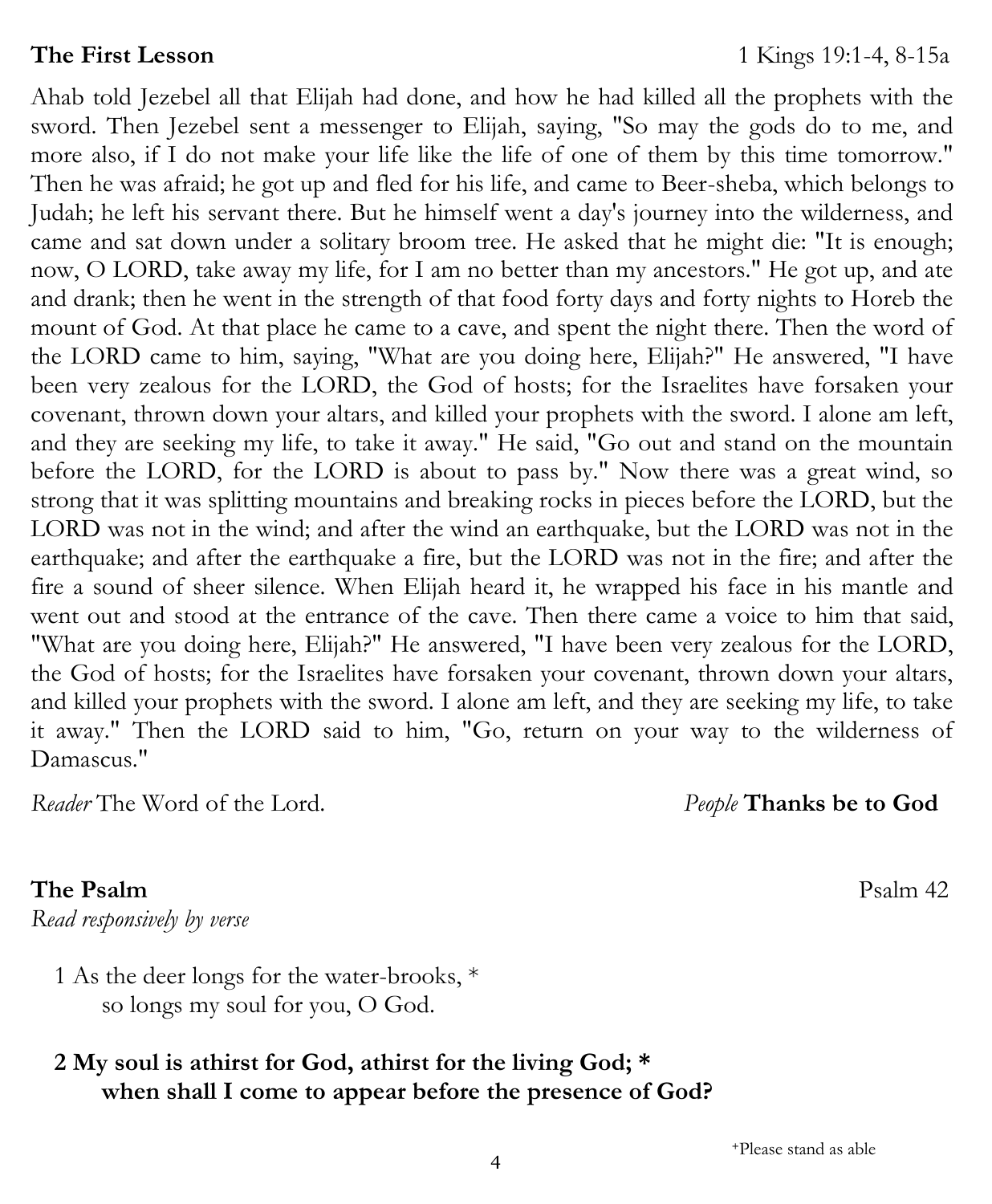3 My tears have been my food day and night, \* while all day long they say to me, "Where now is your God?"

### **4 I pour out my soul when I think on these things: \* how I went with the multitude and led them into the house of God,**

5 With the voice of praise and thanksgiving, \* among those who keep holy-day.

# **6 Why are you so full of heaviness, O my soul? \* and why are you so disquieted within me?**

7 Put your trust in God; \* for I will yet give thanks to him, who is the help of my countenance, and my God.

# **8 My soul is heavy within me; \* therefore I will remember you from the land of Jordan, and from the peak of Mizar among the heights of Hermon.**

9 One deep calls to another in the noise of your cataracts; \* all your rapids and floods have gone over me.

# **10 The LORD grants his loving-kindness in the daytime; \* in the night season his song is with me, a prayer to the God of my life.**

11 I will say to the God of my strength, "Why have you forgotten me? \* and why do I go so heavily while the enemy oppresses me?"

# **12 While my bones are being broken, \* my enemies mock me to my face;**

13 All day long they mock me \* and say to me, "Where now is your God?"

# **14 Why are you so full of heaviness, O my soul? \* and why are you so disquieted within me?**

15 Put your trust in God; \* for I will yet give thanks to him, who is the help of my countenance, and my God.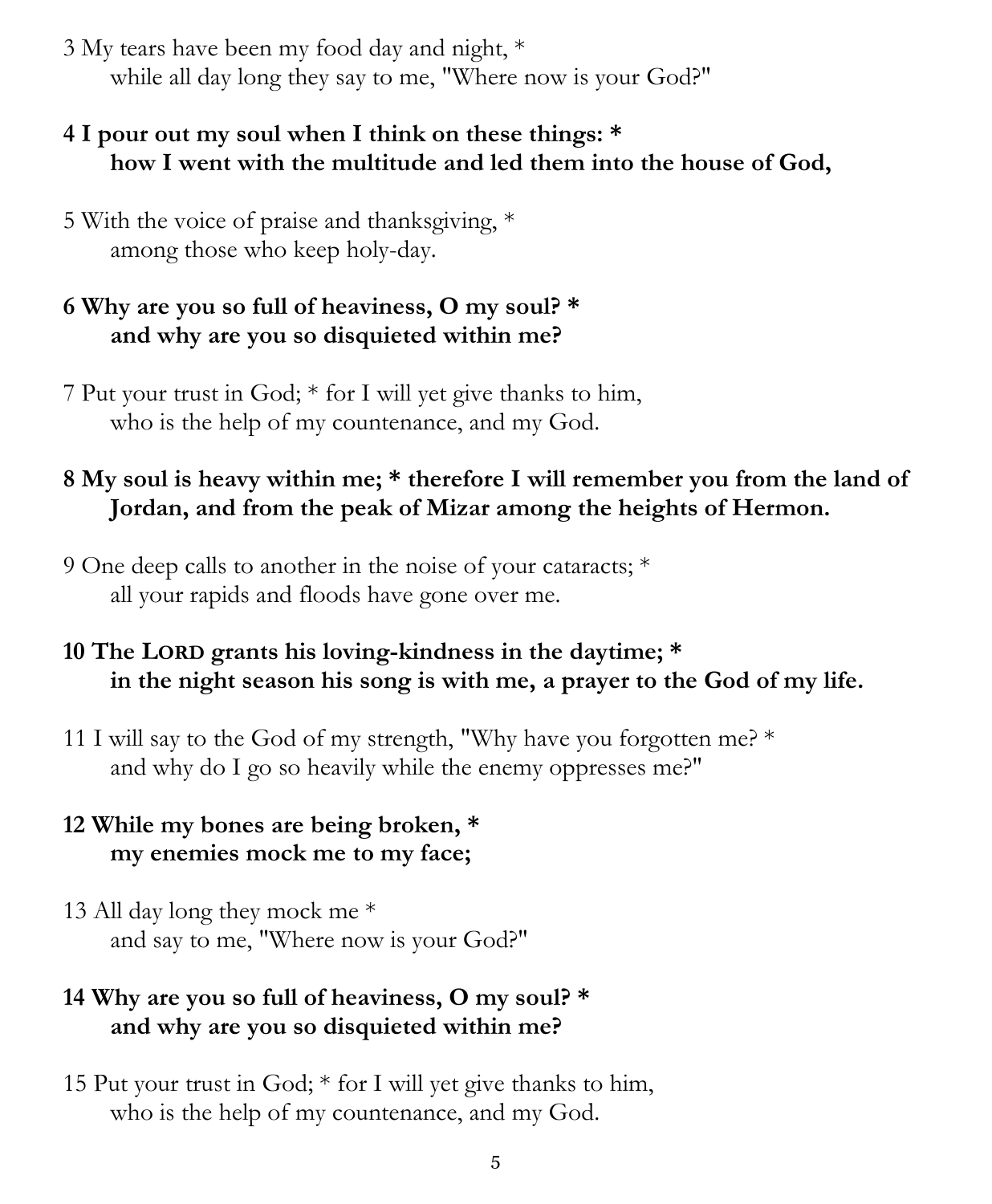Now before faith came, we were imprisoned and guarded under the law until faith would be revealed. Therefore the law was our disciplinarian until Christ came, so that we might be justified by faith. But now that faith has come, we are no longer subject to a disciplinarian, for in Christ Jesus you are all children of God through faith. As many of you as were baptized into Christ have clothed yourselves with Christ. There is no longer Jew or Greek, there is no longer slave or free, there is no longer male and female; for all of you are one in Christ Jesus. And if you belong to Christ, then you are Abraham's offspring, heirs according to the promise.

*Reader* The Word of the Lord. *People* **Thanks be to God**

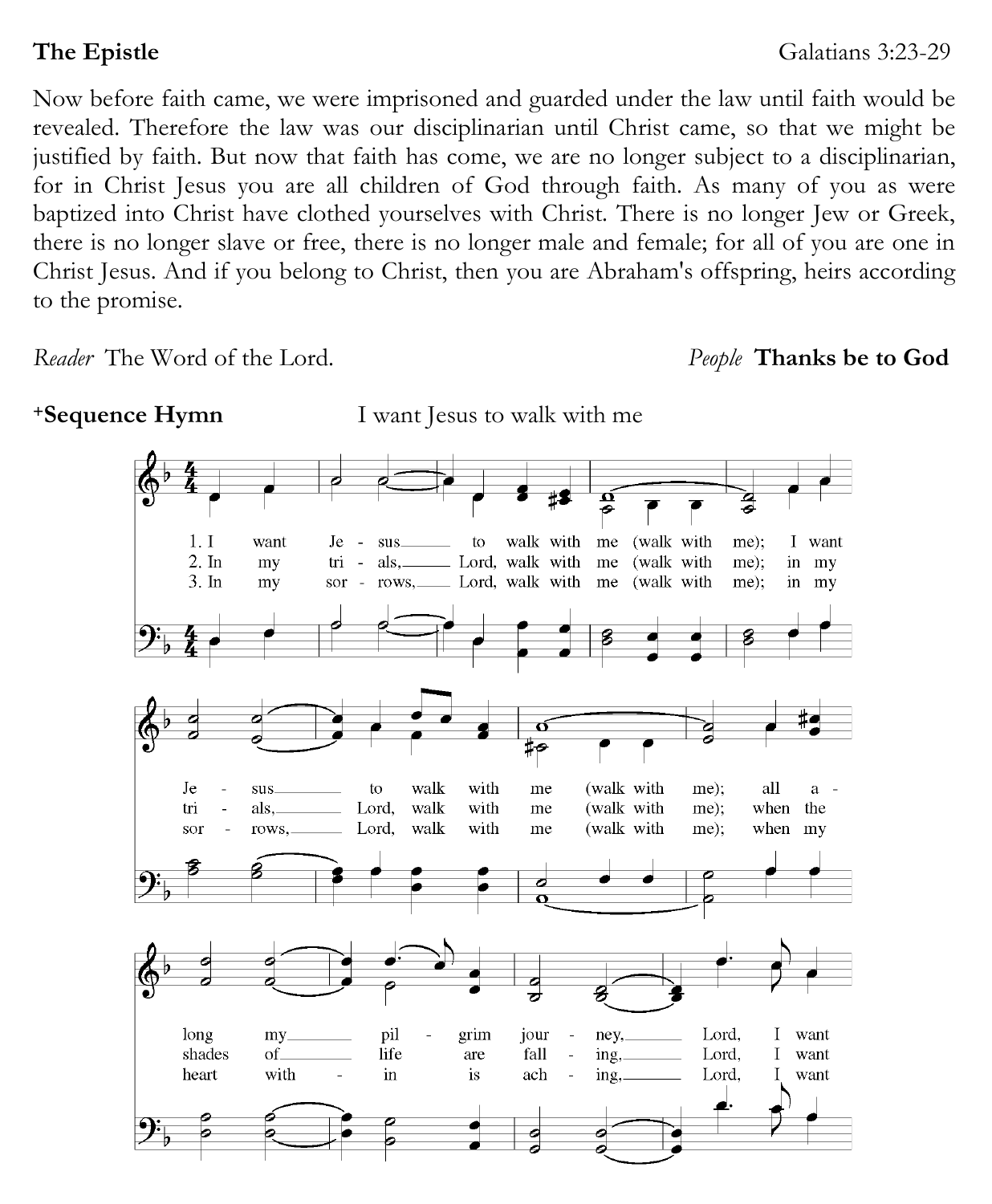

# <sup>+</sup>**The Holy Gospel** Luke 8:26-39

*Please turn to face the Celebrant*

# *Celebrant* The Holy Gospel of our Lord Jesus Christ according to Luke *People* **Glory to you Lord Christ**

Jesus and his disciples arrived at the country of the Gerasenes, which is opposite Galilee. As he stepped out on land, a man of the city who had demons met him. For a long time he had worn no clothes, and he did not live in a house but in the tombs. When he saw Jesus, he fell down before him and shouted at the top of his voice, "What have you to do with me, Jesus, Son of the Most High God? I beg you, do not torment me" -- for Jesus had commanded the unclean spirit to come out of the man. (For many times it had seized him; he was kept under guard and bound with chains and shackles, but he would break the bonds and be driven by the demon into the wilds.) Jesus then asked him, "What is your name?" He said, "Legion"; for many demons had entered him. They begged him not to order them to go back into the abyss. Now there on the hillside a large herd of swine was feeding; and the demons begged Jesus to let them enter these. So he gave them permission. Then the demons came out of the man and entered the swine, and the herd rushed down the steep bank into the lake and was drowned. When the swineherds saw what had happened, they ran off and told it in the city and in the country. Then people came out to see what had happened, and when they came to Jesus, they found the man from whom the demons had gone sitting at the feet of Jesus, clothed and in his right mind. And they were afraid. Those who had seen it told them how the one who had been possessed by demons had been healed. Then all the people of the surrounding country of the Gerasenes asked Jesus to leave them; for they were seized with great fear. So he got into the boat and returned. The man from whom the demons had gone begged that he might be with him; but Jesus sent him away, saying, "Return to your home, and declare how much God has done for you." So he went away, proclaiming throughout the city how much Jesus had done for him.

*Celebrant* The Gospel of the Lord *People* **Praise to you Lord Christ**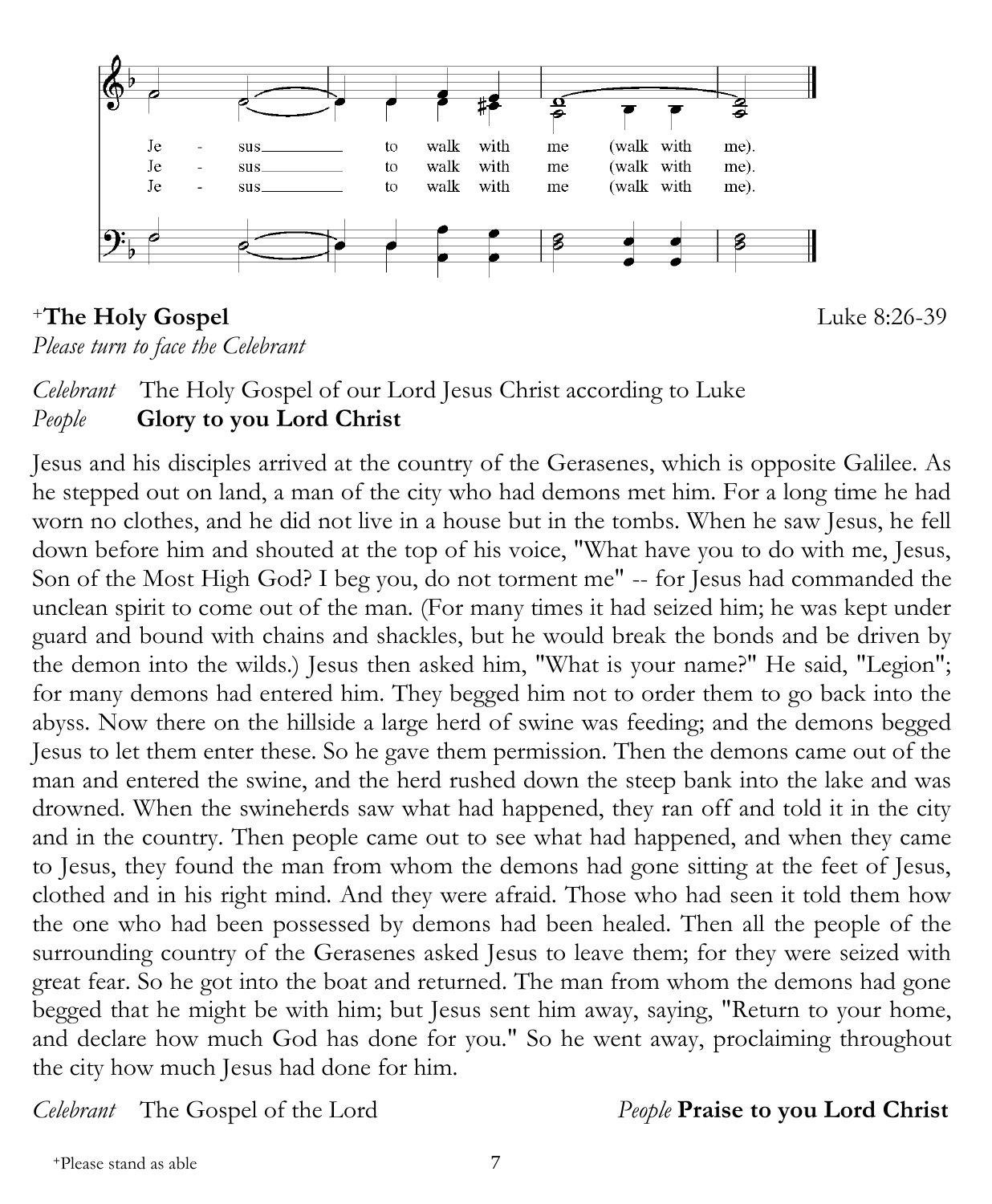#### **<sup>+</sup>The Nicene Creed**

**We believe in one God, the Father, the Almighty, maker of heaven and earth, of all that is, seen and unseen. We believe in one Lord, Jesus Christ, the only Son of God, eternally begotten of the Father, God from God, Light from Light, true God from true God, begotten, not made, of one Being with the Father. Through him all things were made. For us and for our salvation he came down from heaven: by the power of the Holy Spirit he became incarnate from the Virgin Mary, and was made man. For our sake he was crucified under Pontius Pilate; he suffered death and was buried. On the third day he rose again in accordance with the Scriptures; he ascended into heaven and is seated at the right hand of the Father. He will come again in glory to judge the living and the dead, and his kingdom will have no end. We believe in the Holy Spirit, the Lord, the giver of life, who proceeds from the Father and the Son. With the Father and the Son he is worshiped and glorified. He has spoken through the Prophets. We believe in one holy catholic and apostolic Church. We acknowledge one baptism for the forgiveness of sins. We look for the resurrection of the dead, and the life of the world to come. Amen.**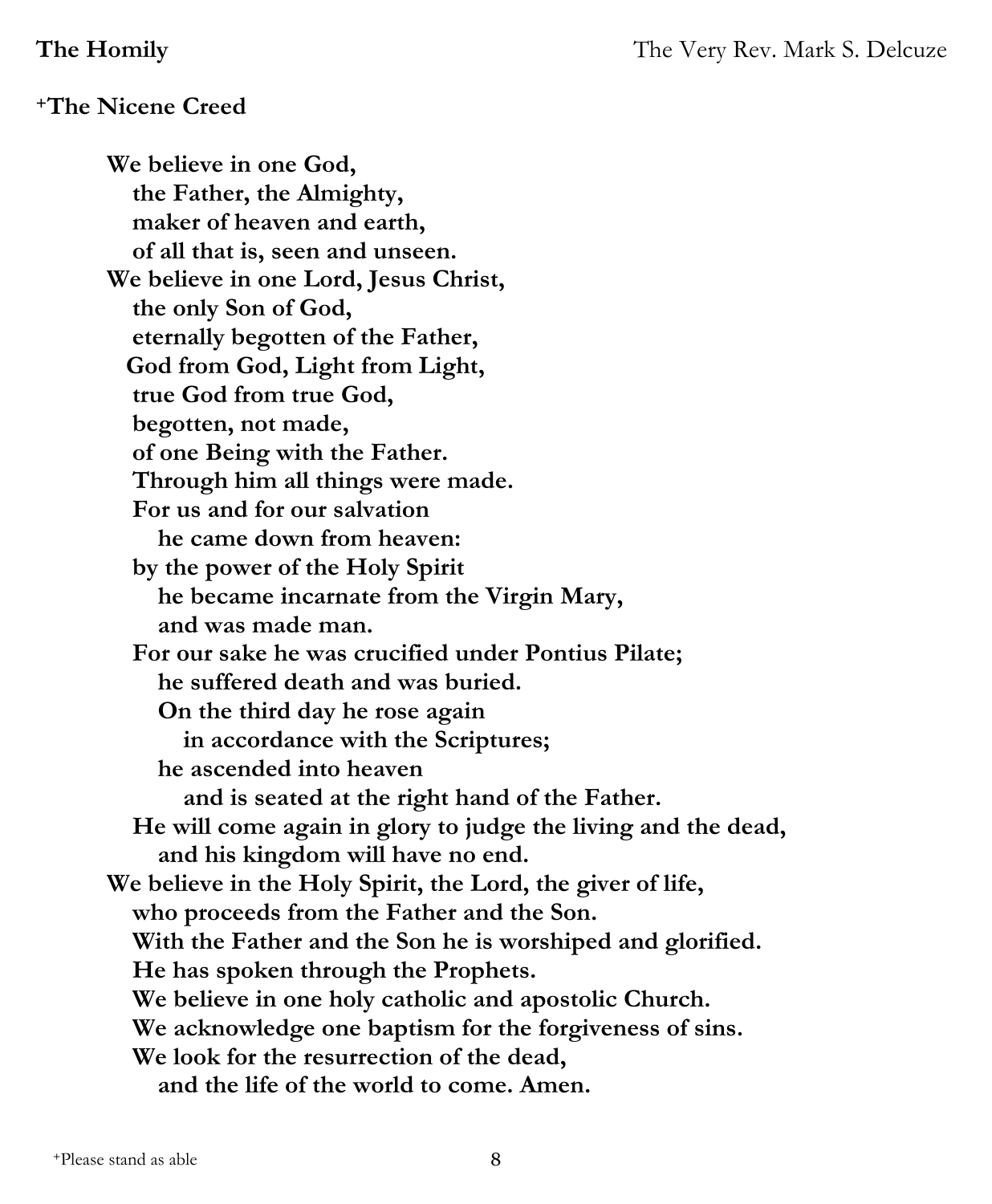# **<sup>+</sup>The Prayers of the People Form VI**

*The Leader and People pray responsively*

In peace, we pray to you, Lord God.

*Silence*

For all people in their daily life and work; **For our families, friends, and neighbors, and for those who are alone.**

For this community, the nation, and the world; **For all who work for justice, freedom, and peace.**

For the just and proper use of your creation; **For the victims of hunger, fear, injustice, and oppression.**

For all who are in danger, sorrow, or any kind of trouble; **For those who minister to the sick, the friendless, and the needy.**

For the peace and unity of the Church of God; **For all who proclaim the Gospel, and all who seek the Truth.**

For Michael our Presiding Bishop, and San our Bishop; and for all bishops and other ministers; **For all who serve God in his Church.**

For the special needs and concerns of this congregation.

*Silence*

*The People may add their own petitions*

Hear us, Lord; **For your mercy is great.**

We thank you, Lord, for all the blessings of this life.

*Silence*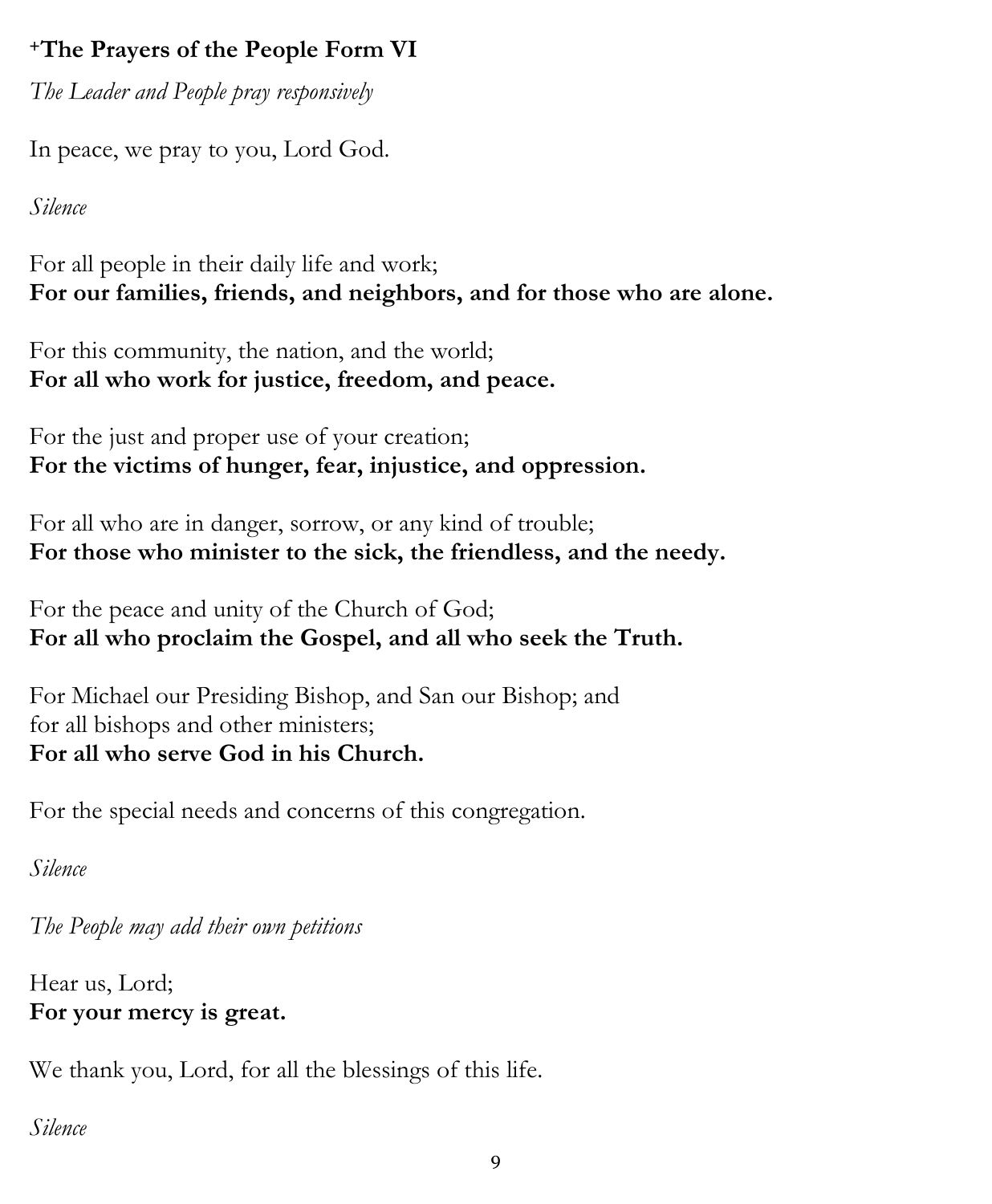*The People may add their own thanksgivings*

We will exalt you, O God our King; **And praise your Name for ever and ever.**

We pray for all who have died, that they may have a place in your eternal kingdom.

*Silence*

*The People may add their own petitions*

Lord, let your loving-kindness be upon them; **Who put their trust in you.**

We pray to you also for the forgiveness of our sins.

*Silence may be kept.*

# *Leader and People*

**Have mercy upon us, most merciful Father; in your compassion forgive us our sins, known and unknown, things done and left undone; and so uphold us by your Spirit that we may live and serve you in newness of life, to the honor and glory of your Name; through Jesus Christ our Lord. Amen.** 

*The Bishop, when present, or the Priest, stands and says*

Almighty God have mercy on you, forgive you all your sins through our Lord Jesus Christ, strengthen you in all goodness, and by the power of the Holy Spirit keep you in eternal life. **Amen***.*

# **<sup>+</sup>The Peace**

| Celebrant | The peace of Christ be always with you. |
|-----------|-----------------------------------------|
| People    | And also with you.                      |

*Then the Ministers and People may greet one another in the name of the Lord.*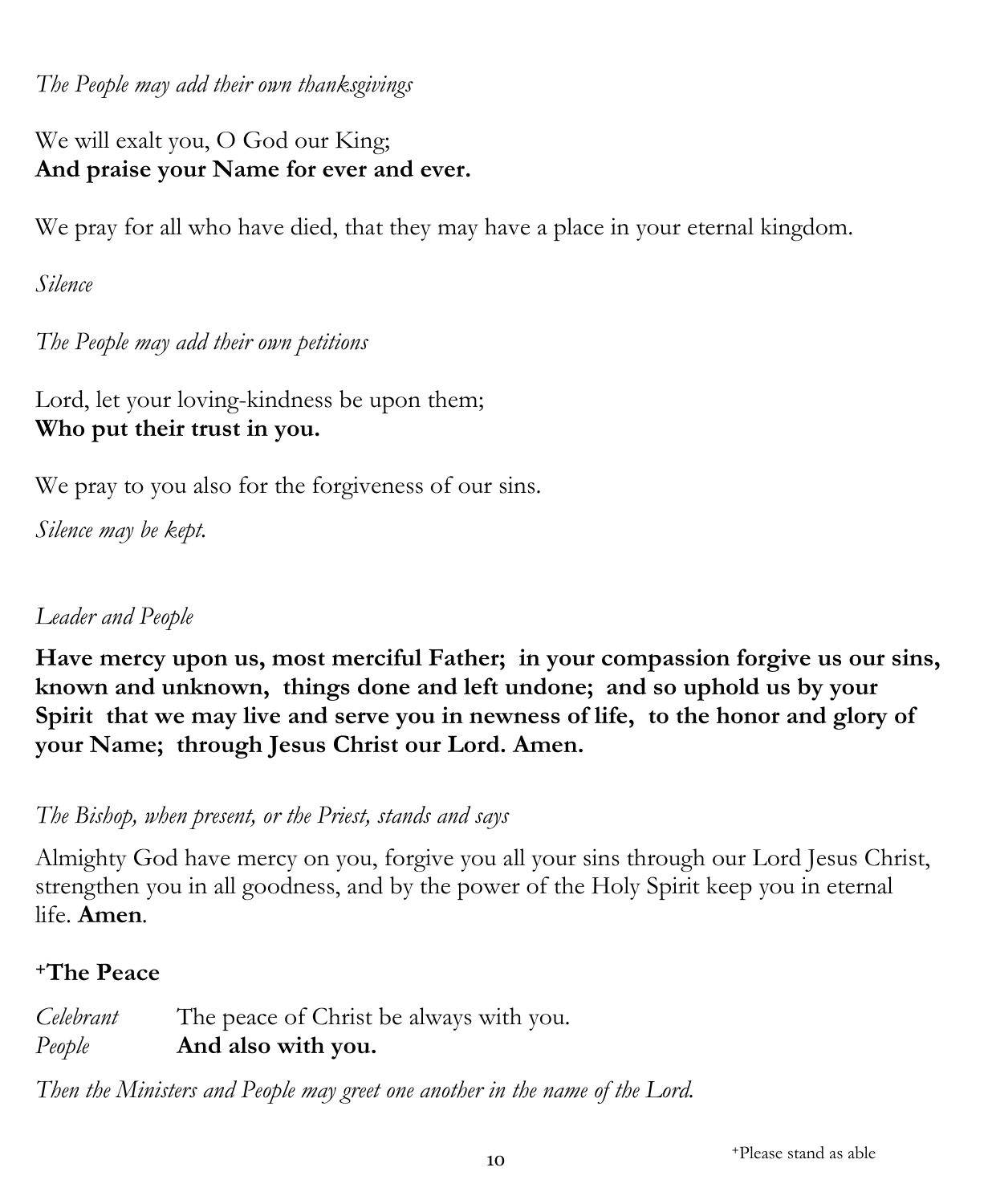# **The Holy Communion**

**The Offertory** "If You Search Will All Your Heart" Courtney *Katelyn Ruyter, soprano* 

#### **Offertory Response**



**<sup>+</sup>The Great Thanksgiving Eucharistic Prayer B** 

| Celebrant | The Lord be with you.                      |
|-----------|--------------------------------------------|
| People    | And also with you.                         |
| Celebrant | Lift up your hearts.                       |
| People    | We lift them to the Lord.                  |
| Celebrant | Let us give thanks to the Lord our God.    |
| People    | It is right to give God thanks and praise. |

*Then, facing the Holy Table, the Celebrant proceeds*

It is right, and a good and joyful thing, always and every where to give thanks to you, Father Almighty, Creator of heaven and earth.

*Here a [Proper Preface](https://www.bcponline.org/HE/pphe1.html) is said* 

Therefore we praise you joining our voices with Angels and Archangels and with all the company of heaven, who for ever sing this hymn to proclaim the glory of your Name: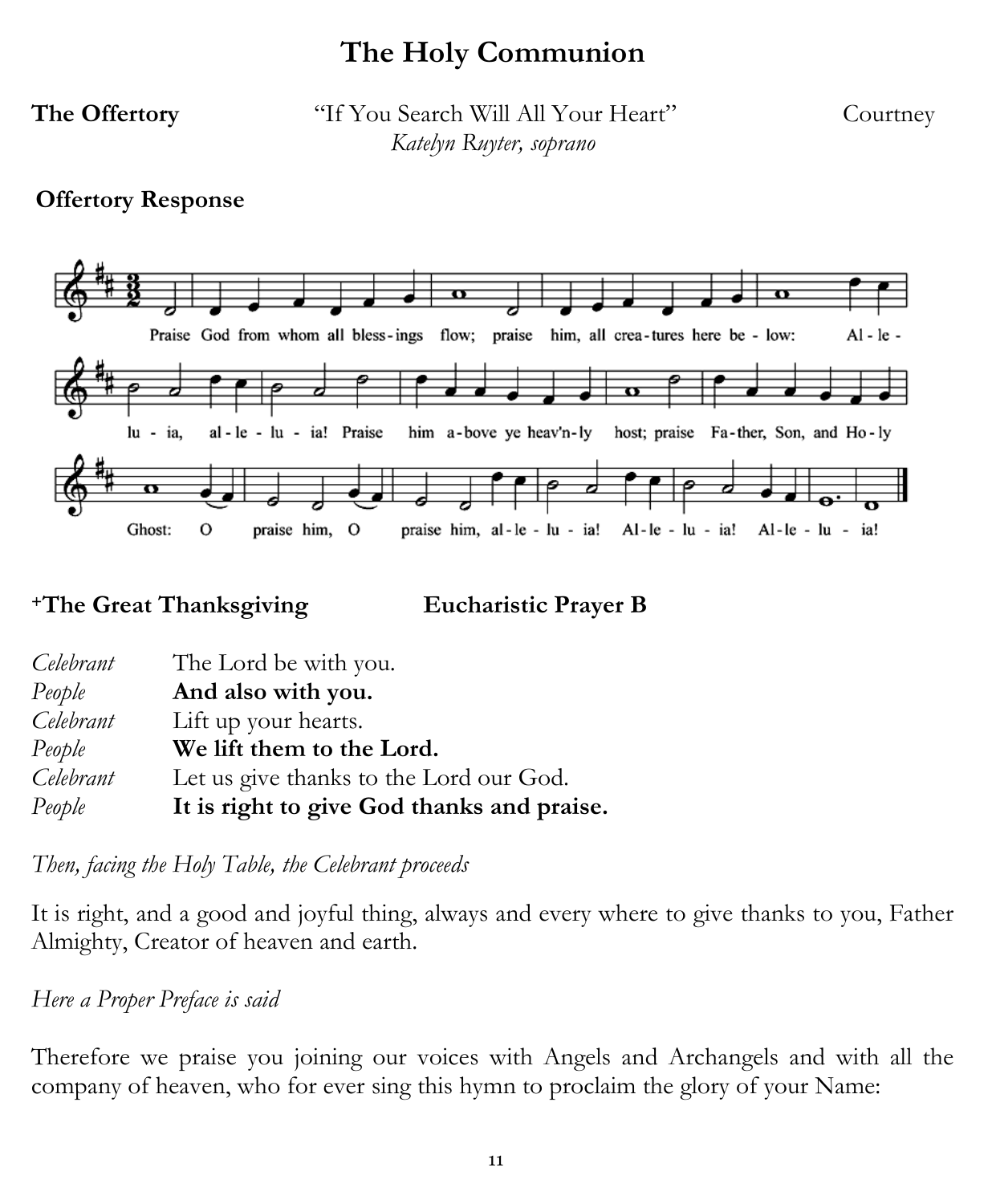# **Holy, Holy, Holy Lord, God of power and might, heaven and earth are full of your glory. Hosanna in the highest. Blessed is he who comes in the name of the Lord. Hosanna in the highest.**

### *Then the Celebrant continues*

We give thanks to you, O God, for the goodness and love which you have made known to us in creation; in the calling of Israel to be your people; in your Word spoken through the prophets; and above all in the Word made flesh, Jesus, your Son. For in these last days you sent him to be incarnate from the Virgin Mary, to be the Savior and Redeemer of the world. In him, you have delivered us from evil, and made us worthy to stand before you. In him, you have brought us out of error into truth, out of sin into righteousness, out of death into life.

On the night before he died for us, our Lord Jesus Christ took bread; and when he had given thanks to you, he broke it, and gave it to his disciples, and said, "Take, eat: This is my Body, which is given for you. Do this for the remembrance of me." After supper he took the cup of wine; and when he had given thanks, he gave it to them, and said, "Drink this, all of you: This is my Blood of the new Covenant, which is shed for you and for many for the forgiveness of sins. Whenever you drink it, do this for the remembrance of me."

Therefore, according to his command, O Father,

### *Celebrant and People*

**We remember his death, We proclaim his resurrection, We await his coming in glory;** 

### *The Celebrant continues*

And we offer our sacrifice of praise and thanksgiving to you, O Lord of all; presenting to you, from your creation, this bread and this wine. We pray you, gracious God, to send your Holy Spirit upon these gifts that they may be the Sacrament of the Body of Christ and his Blood of the new Covenant.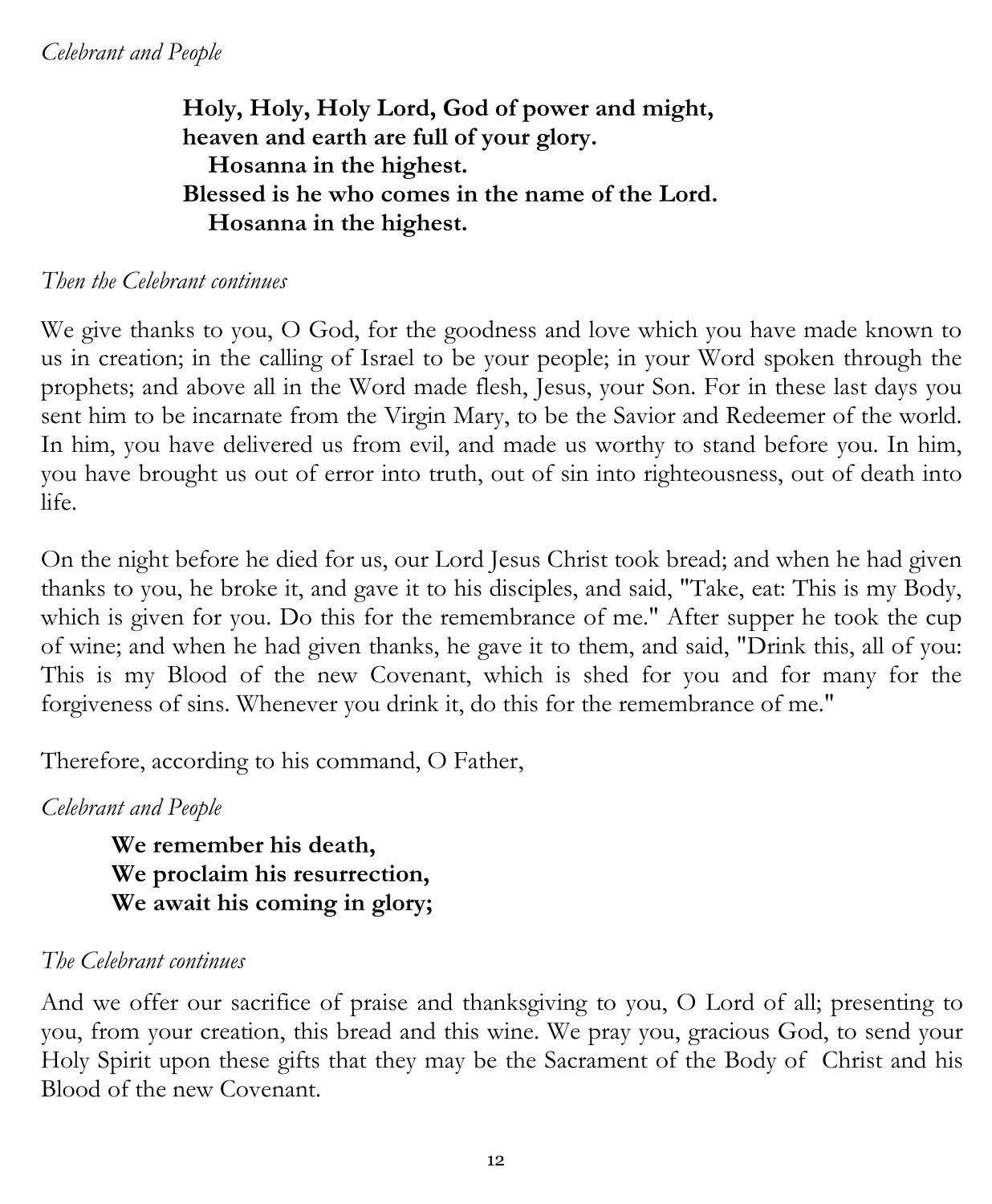Unite us to your Son in his sacrifice, that we may be acceptable through him, being sanctified by the Holy Spirit. In the fullness of time, put all things in subjection under your Christ, and bring us to that heavenly country where, with  $\lceil \frac{1}{\lceil \frac{1}{n \rceil}} \rceil$  and  $\lceil \frac{1}{n \rceil} \rceil$  and  $\lceil \frac{1}{n \rceil} \rceil$ we may enter the everlasting heritage of your sons and daughters; through Jesus Christ our Lord, the firstborn of all creation, the head of the Church, and the author of our salvation. By him, and with him, and in him, in the unity of the Holy Spirit all honor and glory is yours, Almighty Father, now and forever. **Amen**.

And now, as our Savior Christ has taught us, we are bold to say,

**Our Father, who art in heaven, hallowed be thy Name, thy kingdom come, thy will be done, on earth as it is in heaven. Give us this day our daily bread. And forgive us our trespasses, as we forgive those who trespass against us. And lead us not into temptation, but deliver us from evil. For thine is the kingdom, and the power, and the glory, for ever and ever. Amen.** 

#### **<sup>+</sup>Breaking of the Bread**

*The Celebrant breaks the consecrated Bread.* 

*A period of silence is kept.*

*Celebrant* Alleluia. Christ our Passover is sacrificed for us; *People* **Therefore let us keep the feast. Alleluia.**

*Facing the people, the Celebrant says the following Invitation*

The Gifts of God for the People of God.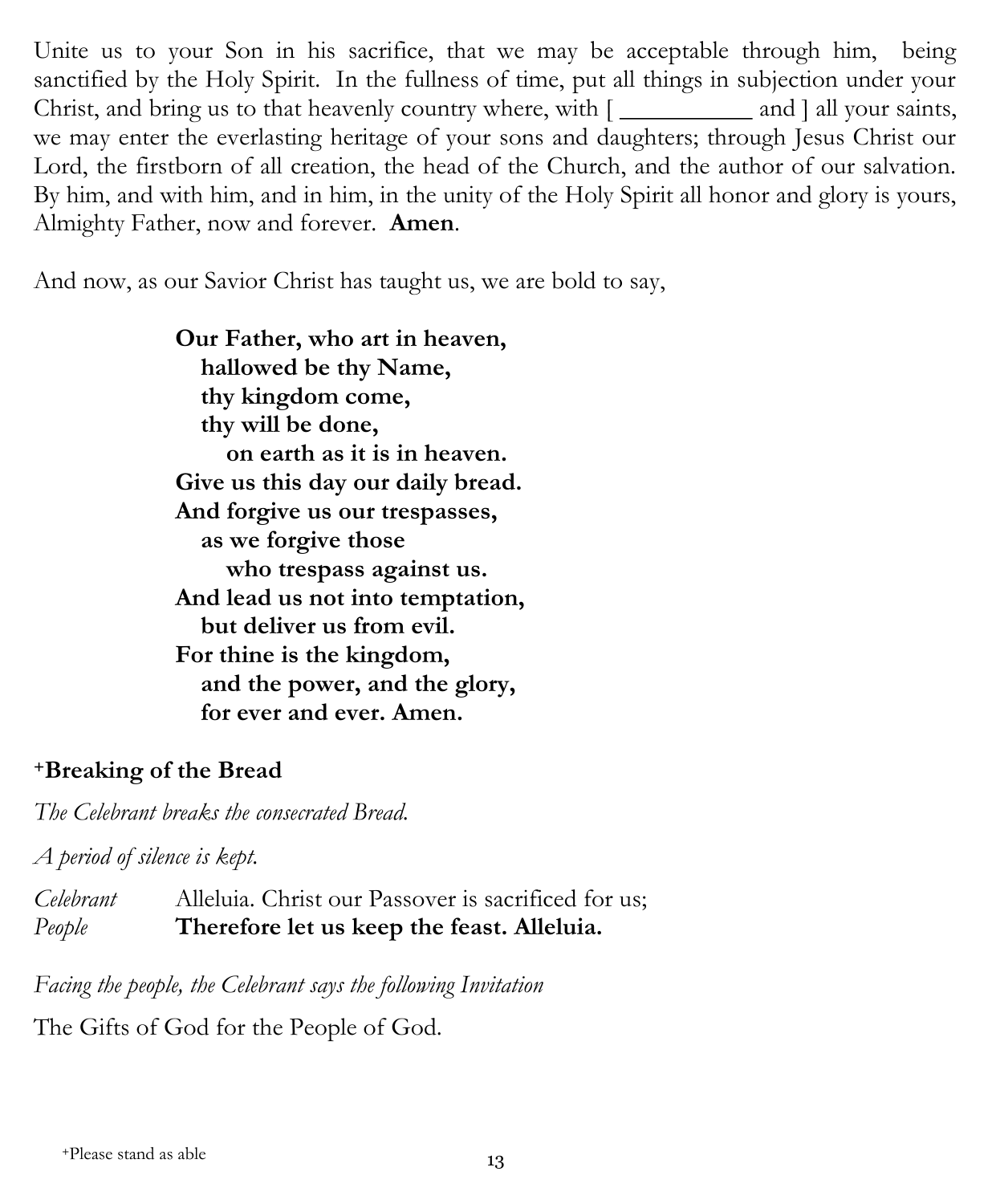# **<sup>+</sup>Post-Communion Prayer**

*After Communion, the Celebrant says* Let us pray.

#### *Celebrant and People*

**Almighty and everliving God, we thank you for feeding us with the spiritual food of the most precious Body and Blood of your Son our Savior Jesus Christ; and for assuring us in these holy mysteries that we are living members of the Body of your Son, and heirs of your eternal kingdom. And now, Father, send us out to do the work you have given us to do, to love and serve you as faithful witnesses of Christ our Lord. To him, to you, and to the Holy Spirit, be honor and glory, now and for ever. Amen.** 

#### **<sup>+</sup>Blessing**

#### **Announcements**



**+Recessional Hymn** Every time I feel the Spirit moving in my heart I will pray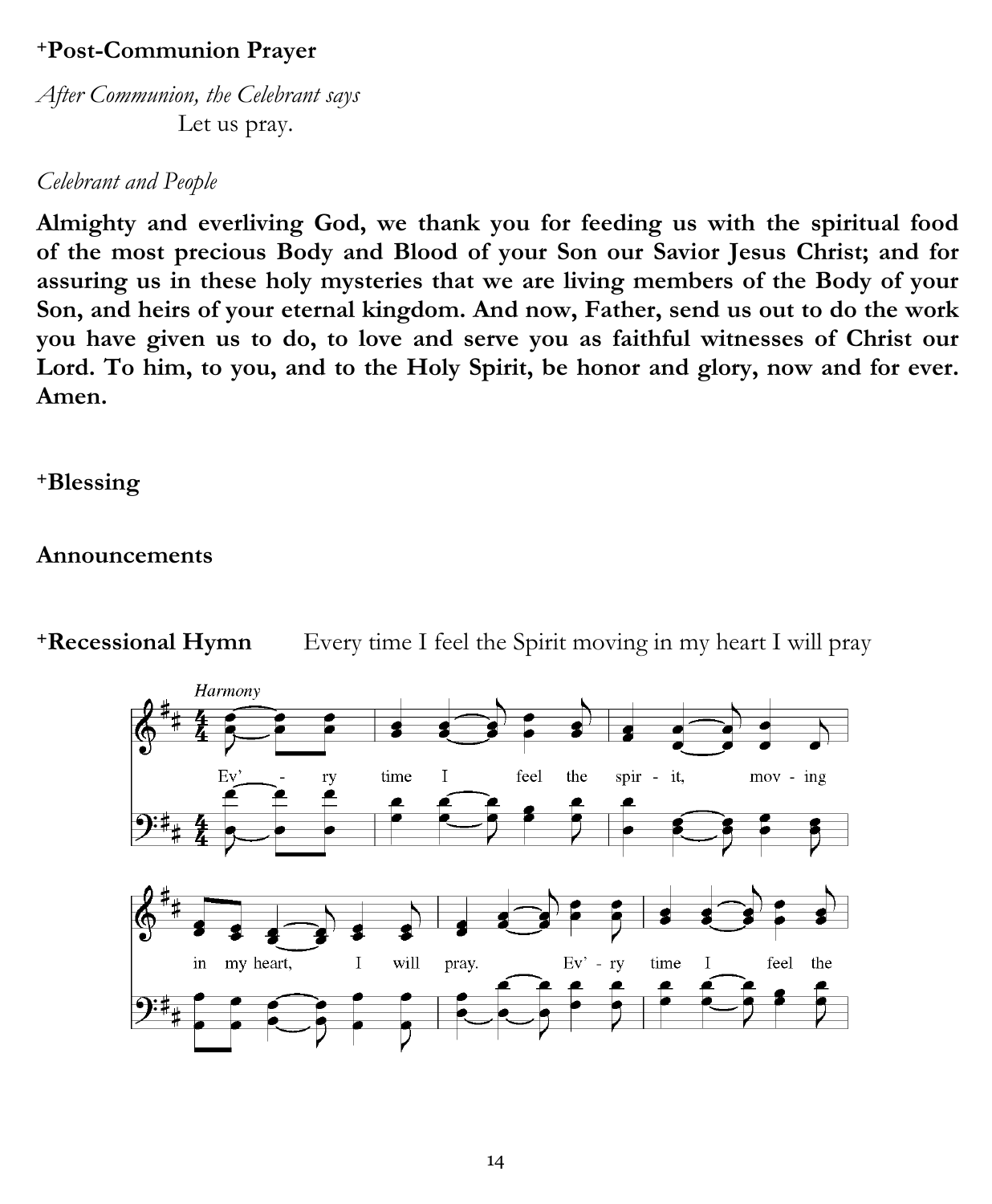

### **<sup>+</sup>Dismissal**

*The Celebrant dismisses them with these words*

Go in peace to love and serve the Lord. *People* **Thanks be to God.** 

Postlude "Spiritual" Young/arr. Wagner